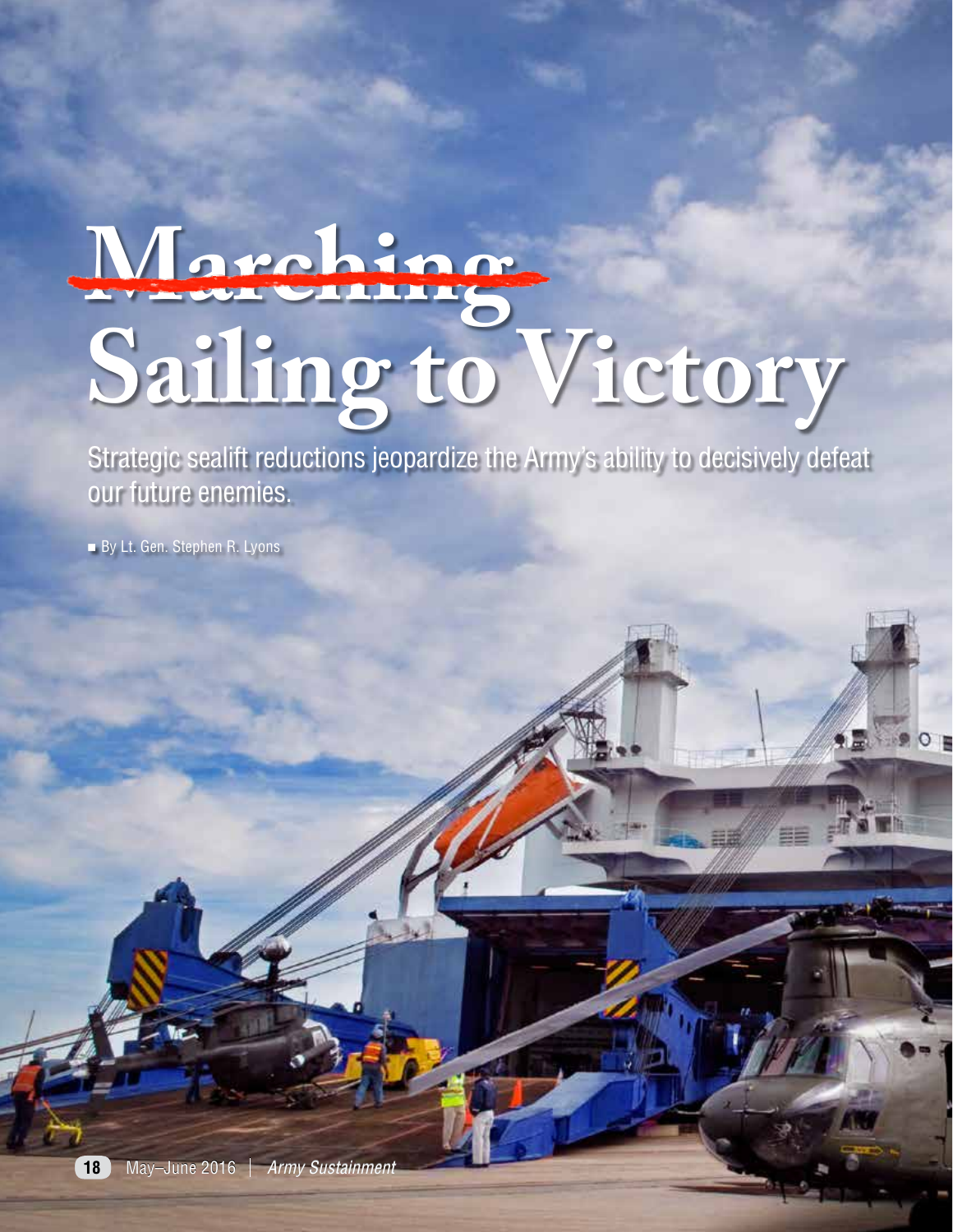**ENDURANCE** 

Ĥ

Щ

fIn

*The* MV Endurance**,** *a U.S. roll-on roll-off carrier vessel, receives military cargo at the Port of Corpus Christi, Texas, on Feb. 18, 2010. (Photo courtesy of the U.S. Transportation Command)*

 $\mathbf{u}$ 

 $\mathbf{u}$ 

鼺

**H** 

HI<sup>1</sup>

II.

III

llii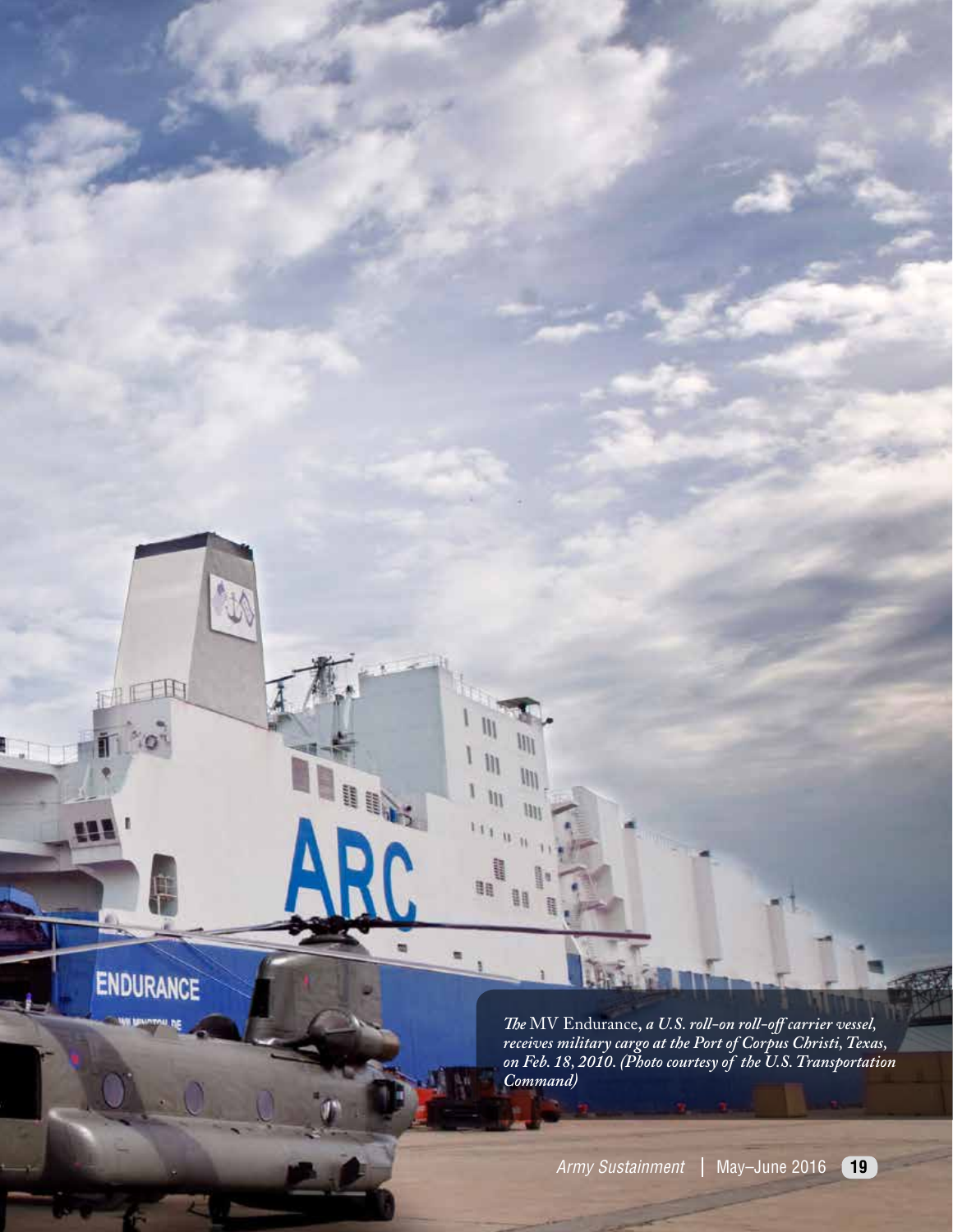## FEATURES

The aging of the organic fleet, the dwindling supply of commercial ships, and the loss of crewmembers for both fleets pose great risk to our decisive land force.

major strategic advantage<br>of the United States is its<br>forces anywhere and anytime on the of the United States is its **A** ability to project and sustain globe. However, the Army's ability to decisively defeat our future enemies is at risk. Let me explain.

As a senior Army logistician, I know that most Army professionals are very familiar with the detailed planning required to get unit equipment and personnel from a fort to a port of embarkation. We are also familiar with reception, staging, onward movement, and integration efforts to get our Soldiers and gear from the port of debarkation to the foxhole and engaged in the fight.

But, as the U.S. Transportation Command deputy commander, I'd like to highlight a crucial segment of transport that occurs in the vast deep-blue space over which the lifeblood of any decisive U.S. combat power must travel. Although we don't often discuss it, as Army professionals we must recognize and advocate for the critical combat enabler known as our nation's strategic sealift.

### **Strategic Sealift**

Our nation's strategic sealift capability comprises two distinct fleets. First is the gray-hulled organic fleet, consisting of continental United States-based vessels that are in a reduced operating status and pre-positioned vessels that are at strategic locations worldwide. This fleet assists an immediate wave of forces as we surge the Army to the fight.

The second fleet consists of U.S. flag, militarily useful, commercial vessels made available to us through the Maritime Security Program and the Voluntary Intermodal Sealift Agreement. These commercial ships participate in both domestic and international commerce, but when mobilized, they are available to augment our organic fleets. Having these ships available ensures the United States retains a strategic sealift capability that is ready for war.

The fact that these commercial ships are U.S. flag is critical because there is no guarantee we can compel foreign-flag vessels to sail into potentially hostile areas on our behalf. During Operation Desert Shield, 13 foreign-flag vessels balked at entering the area of operations, and we experienced similar problems with foreign-flag ships during the Vietnam War.

#### **Greater Capacity for the Warfighter**

Some may counter that even without U.S. flag ships we could simply fly our equipment and personnel to the fight. Physics says otherwise. A single ship can carry approximately the same amount of cargo as 300 C–17 Globemaster III aircraft. Considering the number of sorties required to move a decisive combat force, we simply do not have the airlift capacity to move our warfighters on a time line that meets national security objectives.

In fact, 25 years ago, during the sixmonth buildup to Operation Desert Storm, we moved more than 2 million tons of equipment by sea. Over the course of that operation, 95 percent of all cargo went by sea. Only 5 percent went by our maxed-out airlift fleet.

During Operations Enduring Freedom and Iraqi Freedom, U.S. commercial vessels moved 63 percent of all military cargo. To move a decisive force to the point and time of need, we must use strategic sealift.

### **Risks to Strategic Sealift**

Several factors have combined to put our nation's strategic sealift capability at risk.

*Fleet age.* First, the organic fleet is aging. Our surge vessels are an average of 38 years old and will begin to reach their 50-year service life in the 2020s. The U.S. Transportation Command is forecasting that 4 million square feet of organic surge roll-on-roll-off capacity will be gone by 2030.

*Less commercial availability.* Of greater concern is the overall trend